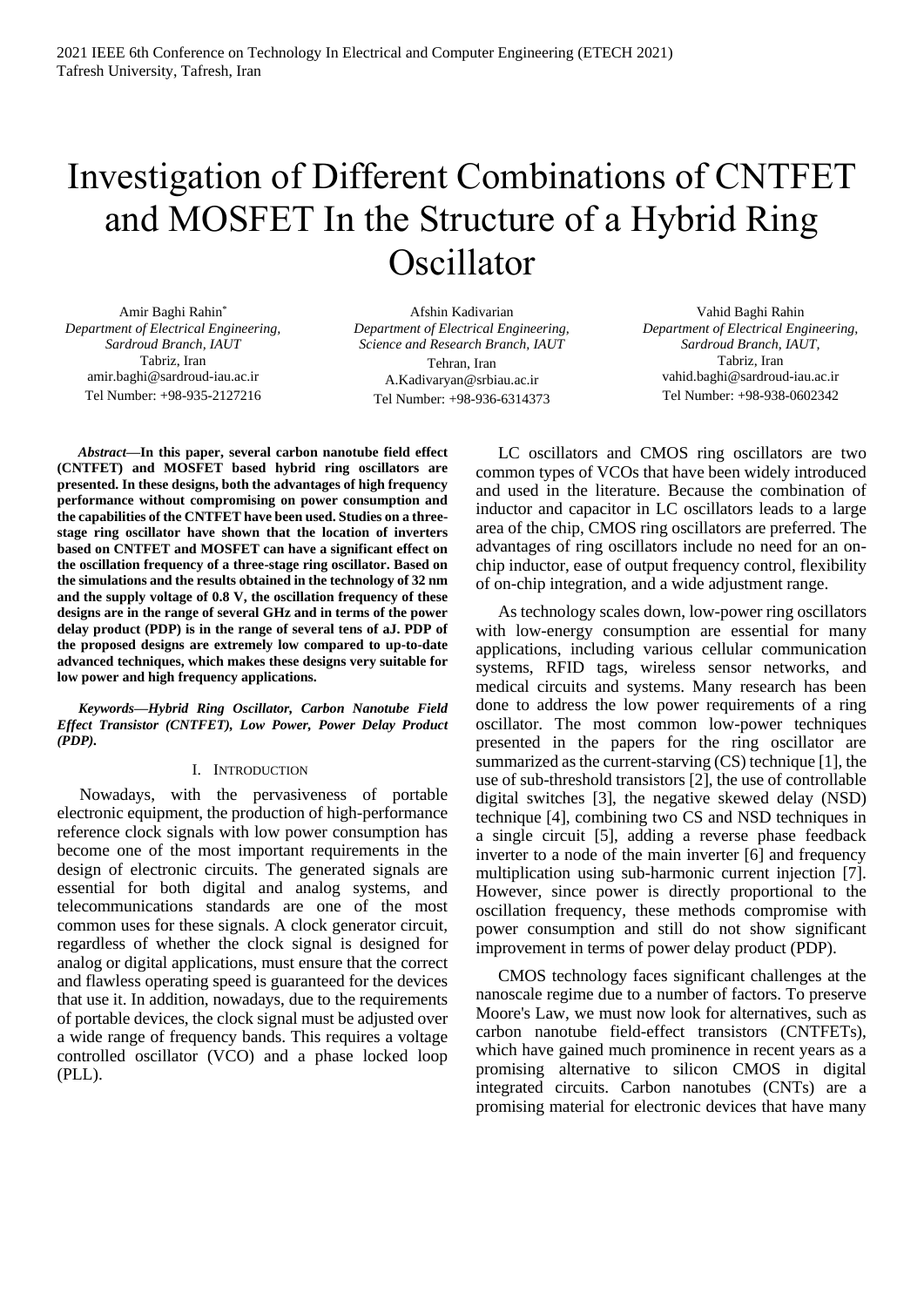applications in digital circuits such as arithmetic circuits, full adders, subtractors and memory cells [8,9] and there is the ability to combine MOSFET and CNTFET to improve performance for digital or analog design [10,11].

To answer the above challenges, in this paper, several high frequency and low power ring oscillators with a combination of MOSFET and CNTFET are proposed to take advantage of high frequency performance without compromising on power consumption and carbon nanotube field effect transistor capabilities. This paper is organized as follows: The basic structure and features for CNTFETs are discussed in Section 2. Section 3 shows the design of the proposed circuits and their operating principles. Section 4 presents the simulation results and their analysis. Section 5 concludes with a concluding remarks.

#### II. OVERVIEW OF CNTFET

Single-walled carbon nanotube (SWCNT) is considered as a sheet of graphite wrapped and packed along the chiral vector [12]. The chiral number is considered as a vector  $(n_1, n_2)$  and depending on the value of this vector, SWCNTs are classified into three groups as follows:

$$
\begin{cases}\n\text{if } n_1 = 0 \text{ or } n_2 = 0 \implies \text{zigzag nanotube} \\
\text{if } n_1 = n_2 \implies \text{armchair nanotube} \\
\text{if } n_1 \neq n_2 \neq 0 \implies \text{chiral nanotube}\n\end{cases} \tag{1}
$$

When the relationship between two indices  $(n_1, n_2)$  for an integer i is  $n_2 - n_1 \neq 3i$ , SWCNT will have a semiconductor property and can be used as a channel between the source and the drain of MOSFET [13]. CNTFET is a MOSFET transistor made of SWCNT. CNTFET can be a good alternative to siliconbased transistors due to its unique properties, and its principles of operation is similar to conventional silicon counterparts. Depending on the operating mechanism, CNTFET-like MOSFET (C-CNTFET), Schottky barrier CNTFET (SB-CNFET), tunneling CNTFET (T-CNTFET) and double-gate CNTFET (DG-CNTFET) belong to the CNTFET family [14- 16].

Due to the similarity between MOSFET and C-CNTFET in terms of performance and features, we will use this type of CNTFET in the design of our proposed ring oscillator circuits. The structure of a C-CNTFET device is shown in Fig. 1, where the distance between two adjacent centers of a carbon nanotube under the same gate of a C-CNTFET is called a pitch. The pitch value directly affects the gate width  $(W_g)$  and its contacts. The total size of the C-CNTFET can be determined by setting the minimum gate width  $(W_{min})$  and number of tubes  $(N)$  as follows:

$$
W_g = Max(W_{\min}, N \cdot pitch)
$$
 (2)



Fig. 1. Structure of a C-CNTFET [8]

Given the effect of threshold voltage on switching speed, current consumption and leakage power, determining the threshold voltage  $(V<sub>th</sub>)$  to design a circuit with the best performance in terms of average power consumption and speed is very important. For a SWCNT with chirality  $(n_1, n_2)$ , the threshold voltage is inversely related to the diameter of the carbon nanotube  $(D_{CNT})$ , which is determined as follows:

$$
V_{th} = \frac{0.43}{D_{CNT}} = \frac{0.43}{0.0783 \sqrt{n_1^2 + n_1 n_2 + n_2^2}}
$$
  
= 5.491(n<sub>1</sub><sup>2</sup> + n<sub>1</sub>n<sub>2</sub> + n<sub>2</sub><sup>2</sup>)<sup>-1/2</sup> (3)

#### III. PEOPOSED DESIGN

A ring oscillator consists of delay stages where the output of the last stage returns to the input of the first stage. A conventional ring oscillator in a feedback loop consists of an individual number of inverter cells connected in series. The schematic of a three-stage ring oscillator, which will be examined in this paper, is shown in Fig. 2. In this circuit, the output parasitic capacitor consisting of the gate capacitor of the transistors in each subsequent stage is discharged through the P-type transistor on the  $V_{dd}$  rail in half cycle and in the next half cycle this parasitic capacitor is discharged through the Ntype transistor on the GND rail. Therefore, continuous charging and discharging of the capacitor in each cycle leads to oscillations and the frequency of the ring oscillator is determined by (4). Here, n is the number of stages and  $t_d$  is the delay of each stage. By changing the current passing through the inverter,  $t_d$  changes and as a result the oscillation frequency changes. This current is determined by the aspect ratio of both P-type and N-type transistors in the inverter stage.

$$
f = \frac{1}{2 \times n \times t_d} \tag{4}
$$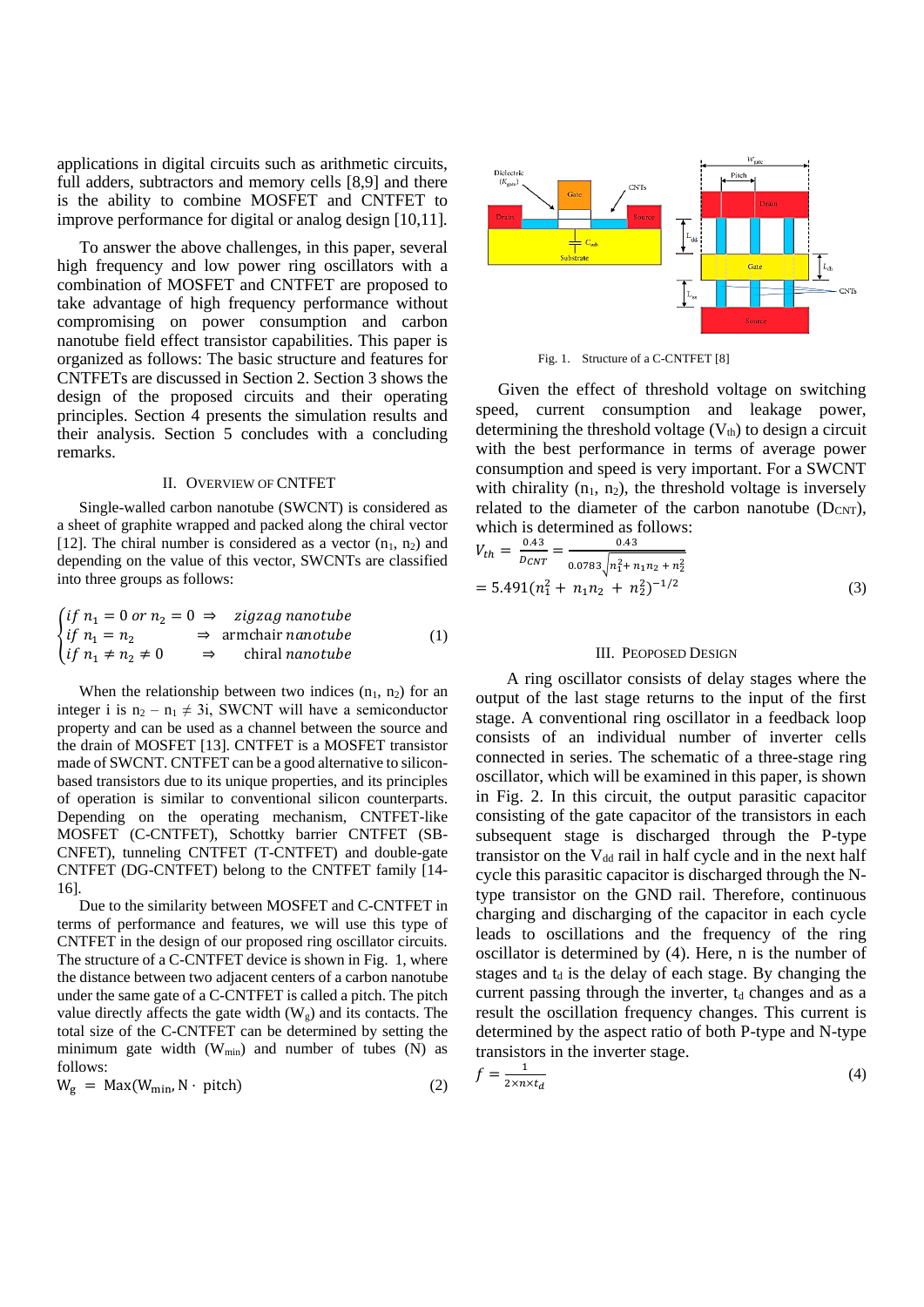In a ring oscillator, the dynamic power dissipation  $(P_{dynamic})$ is determined by  $(5)$ . In  $(5)$ ,  $C<sub>L</sub>$  is the sum of the output load capacitors in each inverter stage,  $V_{dd}$  is the oscillator supply voltage and f is the oscillation frequency. According to (5), it is clear that power consumption is directly proportional to frequency. So that lower frequency leads to lower power consumption and vice versa. Therefore, the architecture of the ring oscillator needs to be further modified to ensure low power consumption and at the same time operate at higher frequencies.  $P_{dynamic} = C_L \times V_{dd}^2 \times f$  (5)



Fig. 2. Block diagram of 3-stage ring oscillator

In this paper, we examine different combinations for first to third-stage inverters. In previous work reviewed in the articles, inverters have been implemented either entirely with MOSFET or with CNTFET. We will consider different combinations for these inverters here with a combination of MOSFET and CNTFET. Table I shows the different combinations for the inverters used in the structure of the three-stage ring oscillator.

TABLE I. DIFFERENT COMBINATIONS FOR INVERTERS USED IN THE STRUCTURE OF A THREE-STAGE RING OSCILLATOR

| <b>Structure</b> | Stage 1       | Stage 2       | Stage 3       |
|------------------|---------------|---------------|---------------|
| Design 1         | <b>MOSFET</b> | <b>CNTFET</b> | <b>MOSFET</b> |
| Design 2         | <b>CNTFET</b> | <b>MOSFET</b> | <b>CNTFET</b> |
| Design 3         | <b>CNTFET</b> | <b>CNTFET</b> | <b>MOSFET</b> |
| Design 4         | <b>MOSFET</b> | <b>MOSFET</b> | <b>CNTFET</b> |

In the proposed design 1, the first-stage inverter is considered entirely with MOSFET, the second-stage inverter is considered entirely with CNTFET, and the third-stage inverter is considered entirely with MOSFET. Fig. 3 shows a schematic of the proposed design 1.



In the proposed design 2, the first-stage inverter is considered entirely with CNTFET, the second-stage inverter is considered entirely with MOSFET, and the

third-stage inverter is considered entirely with CNTFET. Fig. 4 shows a schematic of the proposed design 2.



Fig. 4. Proposed design 2 for a 3-stage ring oscillator

In the proposed design 3, the first- stage inverter is considered entirely with CNTFET, the second-stage inverter is considered entirely with CNTFET, and the third-stage inverter is considered entirely with MOSFET. Fig. 5 shows a schematic of the proposed design 3.



Fig. 5. Proposed design 3 for a 3-stage ring oscillator

In the proposed design 4, the first- stage inverter is considered entirely with MOSFET, the second-stage inverter is considered entirely with MOSFET, and the third-stage inverter is considered entirely with CNTFET. Fig. 6 shows a schematic of the proposed design 4.



Fig. 6. Proposed design 4 for a 3-stage ring oscillator

## IV. SIMULATION RESULTS

The proposed circuits were simulated with a 32 nm model for CNTFET and 32 nm technology for MOSFET with a supply voltage of 0.8 V and Hspice software. In order to achieve high performance speeds while maintaining low power consumption, the whole paper was considered the same size for all proposed designs for MOSFETs and CNTFETs to ensure similar working conditions for a fair comparison. For better comparison, PDP is considered as an energy measure, which is defined as  $P_{avg} \times t_d$ , where  $P_{avg}$  is average power consumption and  $t_d$  is gate delay. For low power applications, the PDP value is considered as a figure of merit (FOM) that should be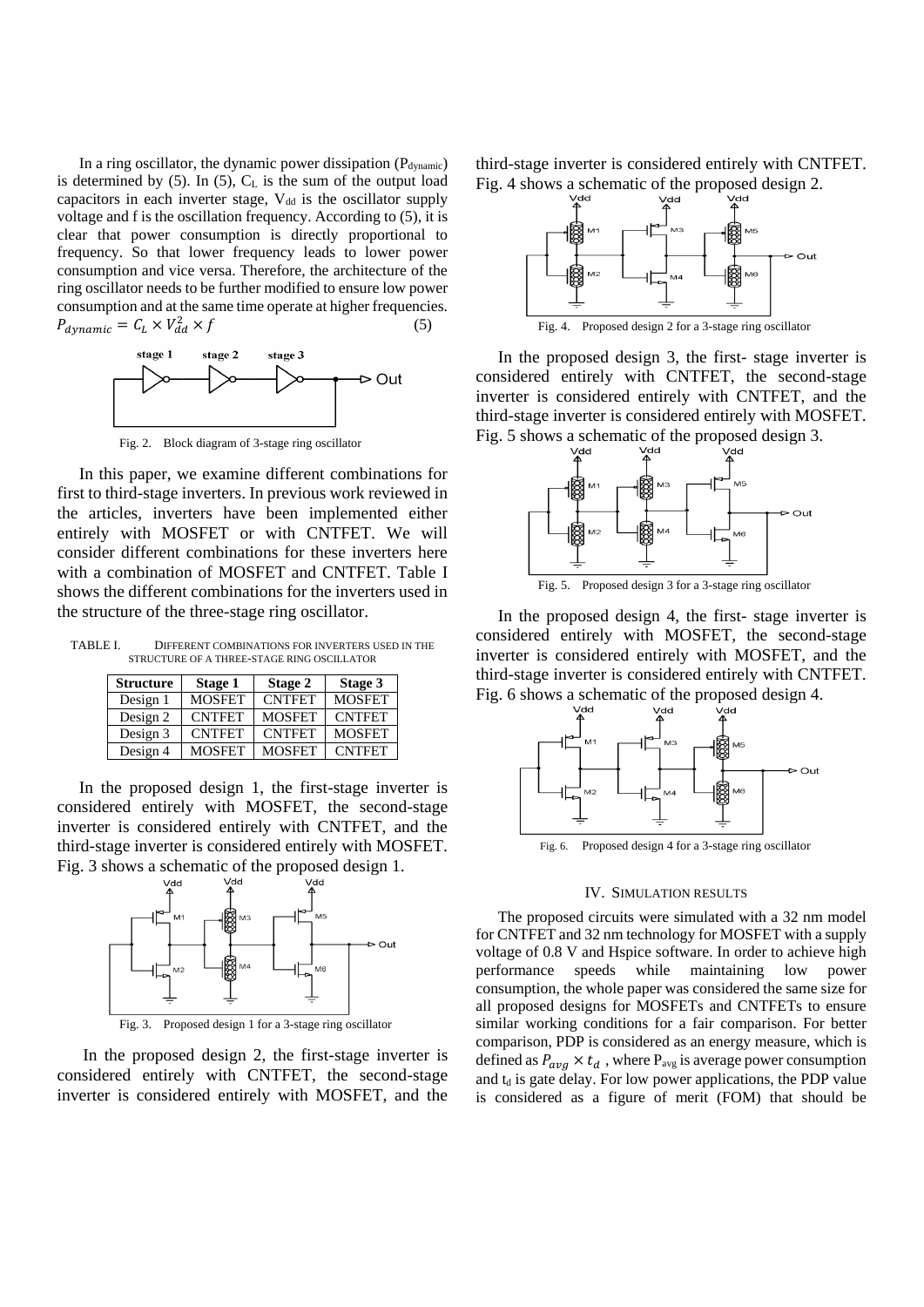minimized. For a ring oscillator, this criterion is determined as follows:

$$
PDP = P_{avg} \times t_d = \frac{P_{avg}}{2 \times n \times f}
$$
\n<sup>(6)</sup>

where n is the number of stages and f is the oscillation frequency.

For a fairer comparison, we simulated all the proposed circuits under the same conditions at a supply voltage of 0.8 V, and the performance of the proposed circuits in Table 1 is compared at room temperature. According to the results shown in Table 1, it can be seen that among the four proposed designs, the highest frequency belongs to proposed design 3, in terms of power consumption, low power consumption belongs to proposed design 4 and the lowest PDP belongs to proposed design 4.

TABLE II. COMPARISON OF THE PROPOSED 3-STAGE RING OSCILLATORS

| Design           | $V_{dd}(V)$ | $f_{osc}$ (GHz) | Power $(\mu W)$ | PDP(aJ) |
|------------------|-------------|-----------------|-----------------|---------|
| Propsed Design 1 | 0.8         | 6.392           | 2.872           | 74.89   |
| Propsed Design 2 | 0.8         | 20.093          | 4.973           | 41.25   |
| Propsed Design 3 | 0.8         | 22.339          | 3.917           | 29.22   |
| Propsed Design 4 | 0.8         | 5.856           | 2.859           | 81.39   |

The performance of the proposed schemes is compared with other work related to the low power schemes proposed in the articles in Table II. As can be seen, the current study has shown improved performance compared to new and up-to-date research.

TABLE III. COMPARISON OF PROPOSED DESIGNS WITH OTHER PREVIOUS **WORKS** 

| Design            | <b>Technology</b> | $V_{dd}$ (V) | PDP (fJ) |
|-------------------|-------------------|--------------|----------|
| [1]               | 180nm CMOS        | 1.8          | 728.33   |
| [3]               | 180nm CMOS        | 1.8          | 261.81   |
| [4]               | $0.35 \mu m$ CMOS | 3            | 1250     |
| [7]               | 0.8um CMOS        | 5            | 2078.74  |
| [8]               | 65nm CMOS         |              | 0.65     |
| [9]               | 180nm CMOS        | 1.8          | 228.92   |
| [10]              | 180nm CMOS        | 1.8          | 8.33     |
| [17]              | 130nm CMOS        | 1.2          | 53.16    |
| [18]              | 65nm CMOS         |              | 49       |
| [19]              | 180nm CMOS        | 1.2          | 1000     |
| Proposed Design 1 | 32nm CMOS-CNTFET  | 0.8          | 0.07489  |
| Proposed Design 2 | 32nm CMOS-CNTFET  | 0.8          | 0.04125  |
| Proposed Design 3 | 32nm CMOS-CNTFET  | 0.8          | 0.02922  |
| Proposed Design 4 | 32nm CMOS-CNTFET  | 0.8          | 0.08139  |

The supply voltage change-dependent behaviors in the proposed 3-stage ring oscillators under the same conditions are compared in Fig. 7. Here, it can be seen that by changing the supply voltage in the range of 0.7 V to 0.9 V, the oscillation frequency of the first proposed design changes in the range of 5.85 GHz to 6.95 GHz, the oscillation frequency of the second proposed design

changes in the range 18.70 GHz to 21.90 GHz, oscillation frequency of the third proposed design changes in the range of 22.30 GHz to 25.80 GHz, oscillation frequency of the fourth proposed design changes in the range of 5.30 GHz to 6.17 GHz.



#### V. CONCLUSION

In this paper, a hybrid 3-stage ring oscillator was proposed, which was a combination of silicon MOSFET and CNTFET. Four hybrid structures were evaluated and it was observed that different positions of inverters based on MOSFET and CNTFET can have a significant effect on the oscillation frequency of the three-stage ring oscillator. Based on the simulation results, it was observed that among the four proposed designs, the highest oscillation frequency belongs to the proposed design 3, in terms of power consumption, the proposed design 4 is low consumption and the lowest PDP belongs to the proposed design 4. Very high oscillation frequency with low power consumption was obtained in the proposed designs. Comparing the four proposed designs with other modern designs, it was observed that our proposed circuits can find potential applications in high frequency systems and other low power applications.